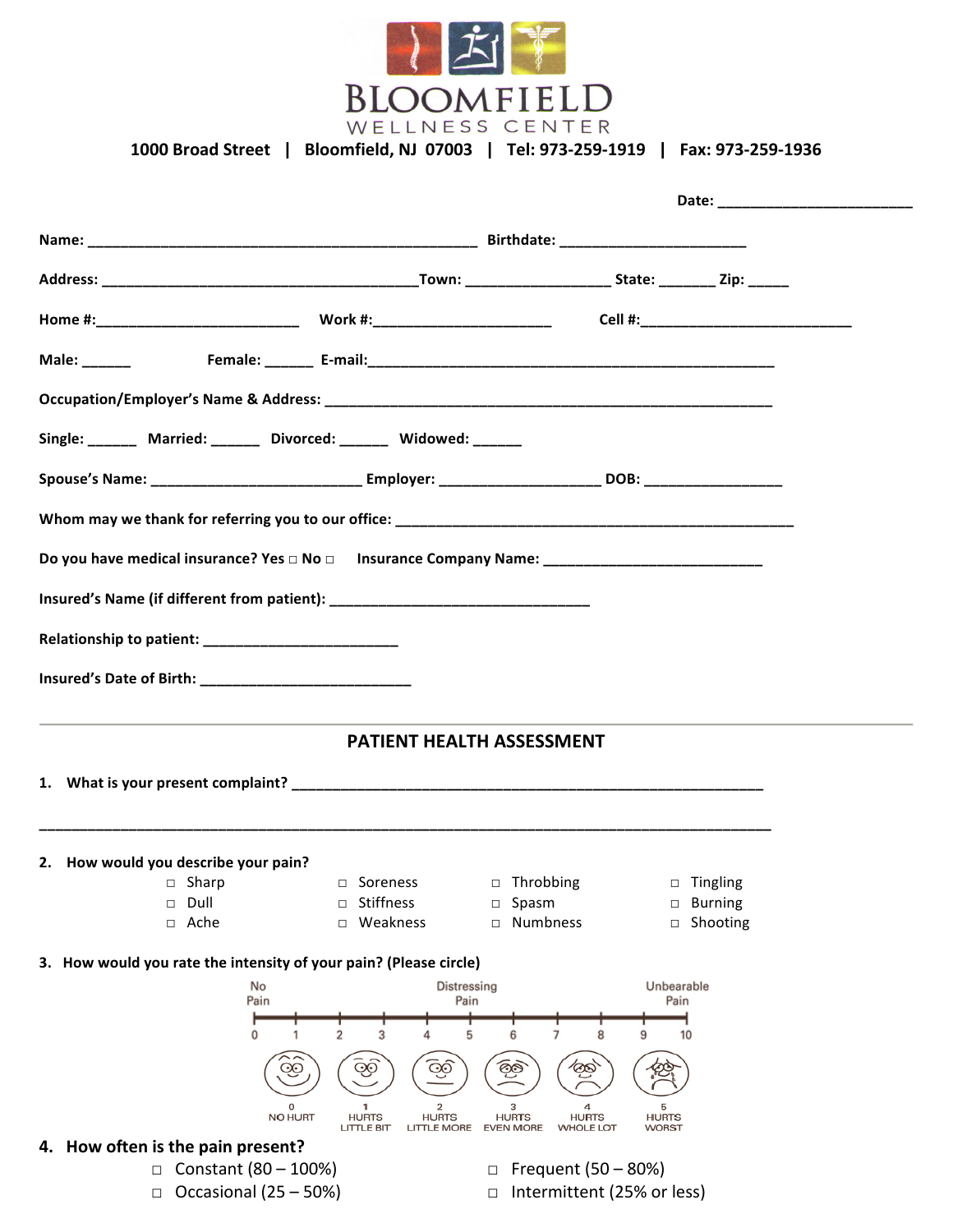| 5. When did your problem begin? (Give approximate date if possible)_________________________________                                                                                                                                                                                                                           |                                       |                                                        |                               |                                     |  |
|--------------------------------------------------------------------------------------------------------------------------------------------------------------------------------------------------------------------------------------------------------------------------------------------------------------------------------|---------------------------------------|--------------------------------------------------------|-------------------------------|-------------------------------------|--|
| 6. Since your problem began is the pain:                                                                                                                                                                                                                                                                                       |                                       |                                                        |                               |                                     |  |
| □ Getting worse Detting better                                                                                                                                                                                                                                                                                                 |                                       |                                                        | $\Box$ Staying the same       |                                     |  |
| 7. How did your problem begin?                                                                                                                                                                                                                                                                                                 |                                       |                                                        |                               |                                     |  |
| $\Box$ Auto accident                                                                                                                                                                                                                                                                                                           | $\Box$ Work related                   |                                                        | $\Box$ Other type of accident |                                     |  |
| $\Box$ Gradual                                                                                                                                                                                                                                                                                                                 | $\square$ Sudden                      |                                                        | $\Box$ No specific reason     |                                     |  |
|                                                                                                                                                                                                                                                                                                                                |                                       |                                                        |                               |                                     |  |
| 9. What makes your problem better?                                                                                                                                                                                                                                                                                             |                                       |                                                        |                               |                                     |  |
| □ Nothing Devalking Development Development Development Development Development Development Development Development D<br>$\Box$ Moving around/exercise                                                                                                                                                                         |                                       | $\Box$ Lying down                                      |                               | $\Box$ Sitting<br>$\Box$ Inactivity |  |
|                                                                                                                                                                                                                                                                                                                                |                                       |                                                        |                               |                                     |  |
| 10. What makes your problem worse?                                                                                                                                                                                                                                                                                             |                                       |                                                        |                               |                                     |  |
| $\Box$ Nothing                                                                                                                                                                                                                                                                                                                 |                                       | $\Box$ Walking $\Box$ Standing                         |                               | $\Box$ Sitting                      |  |
| $\Box$ Moving around/exercise                                                                                                                                                                                                                                                                                                  |                                       | $\Box$ Lying down                                      |                               | $\square$ Inactivity                |  |
| 11. What prior treatments have you received for this present condition?<br>$\Box$ Medical<br>$\Box$ Acupuncture<br><b>Did the treatments help?</b> $\Box$ Yes                                                                                                                                                                  | $\Box$ Chiropractic<br>$\Box$ Surgery | $\Box$ No                                              | □ Physical Therapy            |                                     |  |
| 12. Are you currently taking any medications?                                                                                                                                                                                                                                                                                  |                                       | $\square$ Yes                                          | $\Box$ No                     |                                     |  |
| 13. List any major or minor surgery(s):                                                                                                                                                                                                                                                                                        |                                       |                                                        |                               |                                     |  |
| 14. What is your physical activity at work?<br>$\Box$ Mostly sitting<br>$\Box$ Moderate manual labor                                                                                                                                                                                                                           |                                       | $\Box$ Light manual labor<br>$\Box$ Heavy manual labor |                               |                                     |  |
| 15. What general physical activity do you do?<br>$\Box$ No regular exercise $\Box$ Light exercise                                                                                                                                                                                                                              |                                       |                                                        | □ Strenuous exercise          |                                     |  |
| 16. What is your present general stress level?<br>$\Box$ No stress                                                                                                                                                                                                                                                             | $\Box$ Minimal stress                 | □ Moderate stress                                      |                               | $\Box$ greatly stressed             |  |
| 17. Is your problem affecting your ability to work or do other routine daily activities?<br>$\Box$ No effect<br>$\Box$ Need some assistance with daily activities<br>□ Cannot function without assistance<br>$\Box$ Have some limited physical restrictions, but can function<br>$\Box$ Cannot work<br>$\Box$ Totally disabled |                                       | Page 2                                                 |                               |                                     |  |